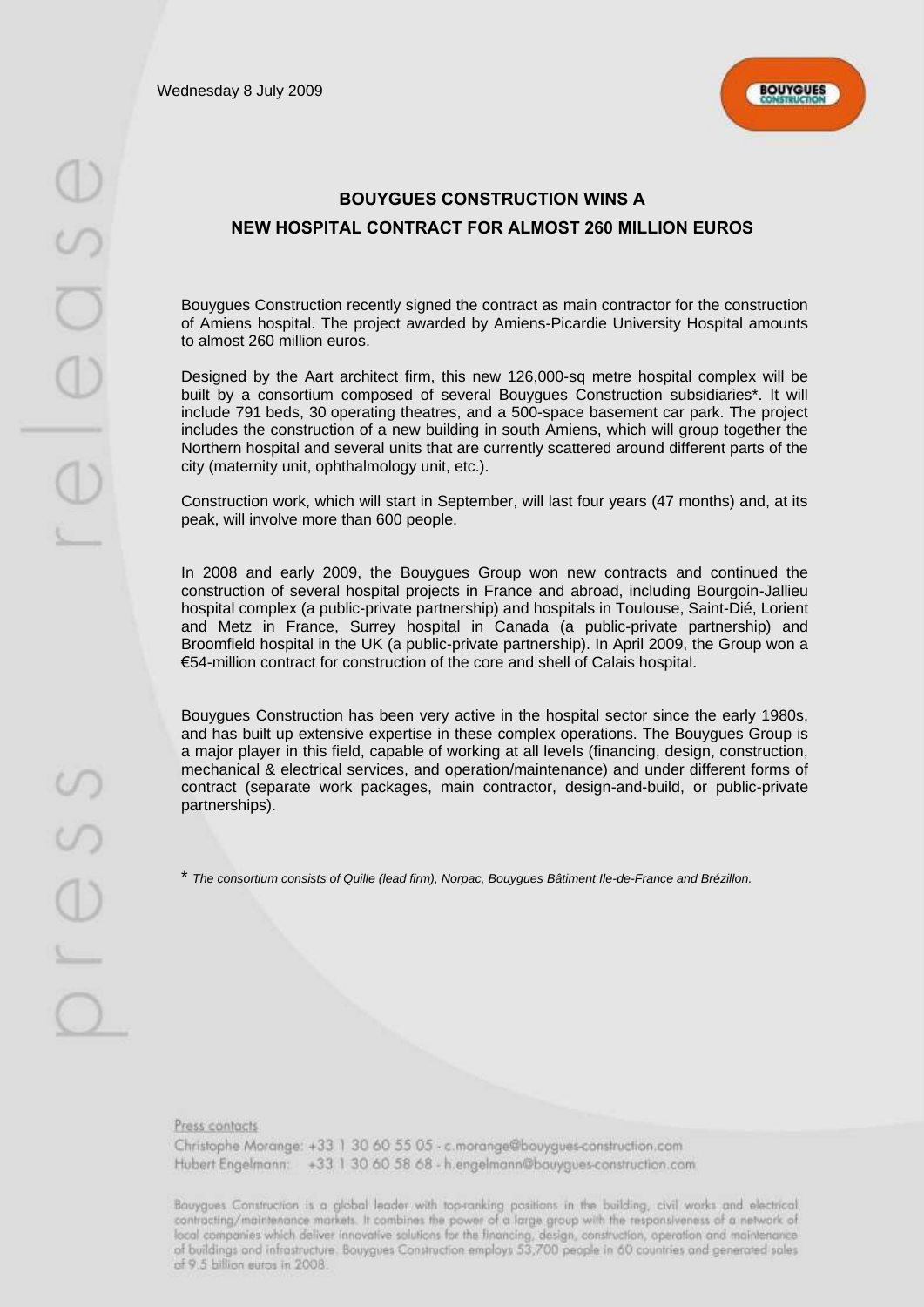# **APPENDIX**

# **MAIN HOSPITAL PROJECTS IN PROGRESS**

# **Calais Hospital (2009-2012)**

*This contract, which was signed in April, consists in the construction of the core and shell of Calais Hospital. The hospital will include 541 beds, 9 operating theatres, a Maternity & Children's unit, etc. Construction work, which started in April, will last for three and a half years (40 months) and, at its peak, will involve 200 people.*

- *Contract sum: 54 million euros*
- *Client: Calais Hospital*

#### **Toulouse Hospital (2008-2012)**

*Construction of the Pierre-Paul Riquet building for Toulouse University Hospital. With a total floor area of 82,000 sq metres, it will group together three clinical units: the Locomotor Institute, the Neurosciences unit and the Cephalic unit. This building will include 574 beds and 23 operating theatres.*

- *Contract sum: 82 million euros*
- *Client: Toulouse University Hospital*

# **Lorient Hospital (2008-2012)**

*Structural works for a series of buildings including 540 beds, a clinical support and theatre block, a logistics building and an intern accommodation unit.*

- *Contract sum: 57 million euros*
- *Client: Bretagne Sud Hospital*

#### **Surrey Hospital, Canada (public-private partnership, 2008-2011)**

*Financing, design, construction and 30 years' operation/maintenance of a hospital building in Surrey, British Columbia (Canada). This 30,000-sq metre project shall consist of an outpatient and day-surgery building. The Group shall be in charge of the entire operation and maintenance of the building for the period of the concession (30 years).*

- *Contract sum: 233 million euros (168 million euros for construction and 65 million euros for operation/maintenance)*
- *Client: Fraser Health Authority*

#### **Broomfield Hospital, UK (public-private partnership, 2008-2011)**

*Refurbishment and extension of Broomfield Hospital (in South-East England, near London). The contract also includes installation of the network infrastructure and all the medical equipment. The new hospital will have more than 330 beds, five day case operating theatres, three endoscopy*  rooms, a maternity department with two operating theatres and a neonatal intensive care unit. *The Group will be in charge of operation and maintenance of the building for 33 years (building maintenance, energy and utilities management, linen and laundry, catering, etc.).*

- *Contract sum: 400 million euros (200 million euros for construction and more than 180 million euros for operation/maintenance)*
- *Client: Mid-Essex NHS Hospital Services Trust*

Christophe Morange: +33 1 30 60 55 05 - c.morange@bouygues-construction.com Hubert Engelmann: +33 1 30 60 58 68 - h.engelmann@bouygues-construction.com

Bouygves Construction is a global leader with top-ranking positions in the building, civil works and electrical contracting/maintenance markets. It combines the power of a large group with the responsiveness of a network of local companies which deliver innovative solutions for the financing, design, construction, operation and maintenance of buildings and infrastructure. Bouygues Construction employs 53,700 people in 60 countries and generated soles of 9.5 billion euros in 2008.